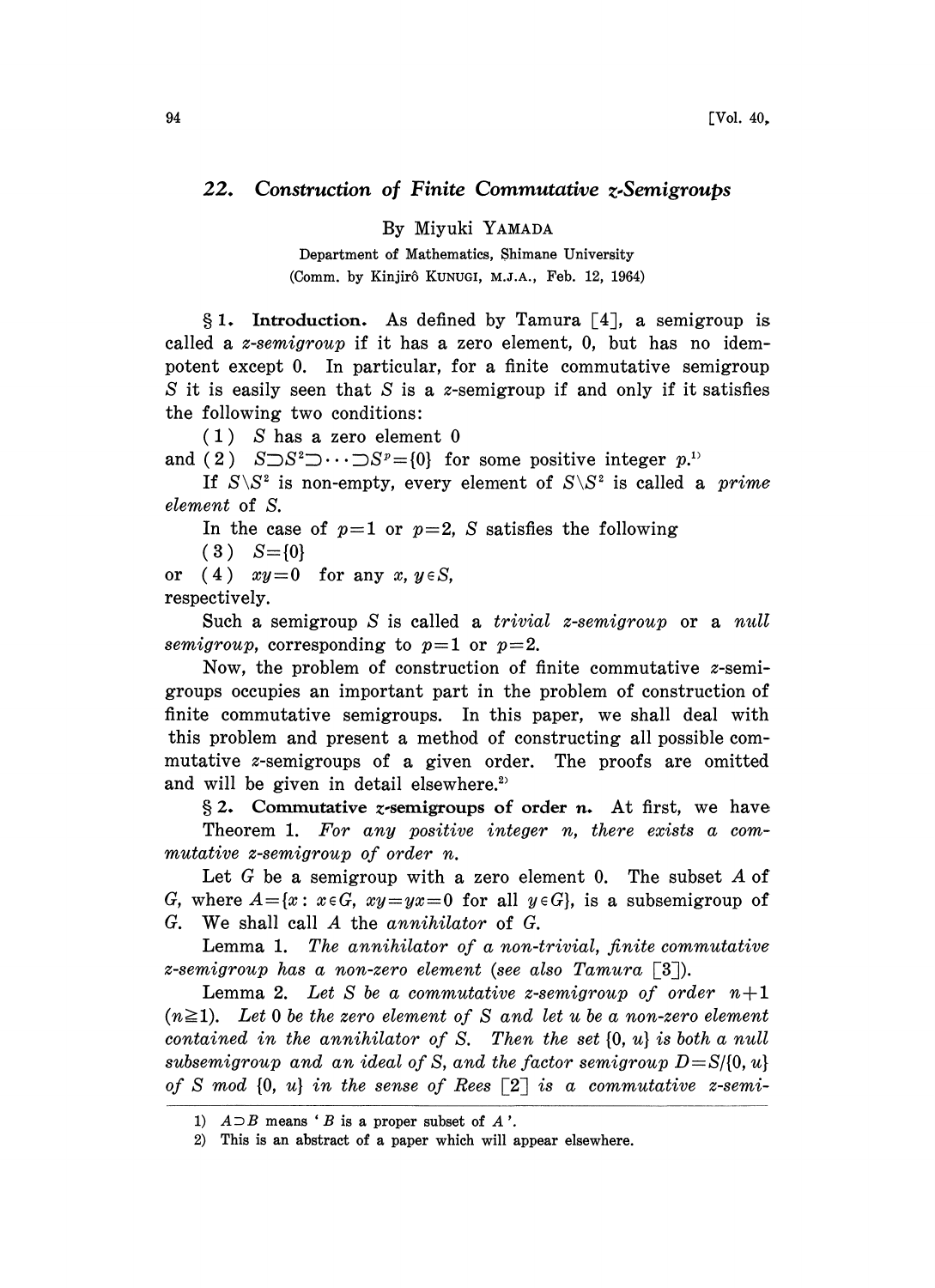group of order n. Further, in this case S is a commutative extension of  $\{0, u\}$  by  $D$  in the sense of Clifford  $\left[\begin{matrix}1\end{matrix}\right]^{\mathfrak{z}}$ . Accordingly,  $S$  is a commutative extension of a null semigroup of order <sup>2</sup> by a commutative z-semigroup of order n.

Conversely, we have

Lemma 3. A commutative extension of <sup>a</sup> null semigroup of order <sup>2</sup> by a commutative z-semigroup of order n is a commutative z-semigroup of order  $n+1$ .

Remark. For any given null semigroup  $N$  of order 2 and for any commutative *z*-semigroup  $Z$  of order *n*, existence of a commutative extension of  $N$  by  $Z$  is proved by the following example: Let  $N=[0, u]$ , where 0 is the zero element of N. Let 0 be the zero element of Z, and put  $S = Z\setminus 0 + \{0, u\}.$ 

Then  $S$  becomes a commutative extension of  $N$  by  $Z$  by the multiplication  $\circ$  defined as follows:

 $x \circ y = \begin{cases} xy & \text{if } x, y \in Z \text{ and } xy \neq 0, \\ 0 & \text{otherwise.} \end{cases}$ 

Combining Lemmas 2 and 3, we obtain the following

Theorem 2. A commutative z-semigroup of order  $n+1$   $(n\geq 1)$ is a commutative extension of a null semigroup of order 2 by a commutative z-semigroup of order n, and vice-versa.

Now, we consider the problem:

(A) Construct all possible commutative  $z$ -semigroups of order  $n$ for a given positive integer  $n$ .

For  $n=1$  or 2 this problem is easily solved, since a commutative z-semigroup of order 1 or 2 is a trivial z-semigroup or a null semigroup respectively.

Hence, the problem (A) is reduced to the following problem:

(B) We assume that we can construct all possible commutative z-semigroups of order  $m (m \geq 2)$ . Construct all possible commutative *z*-semigroups of order  $m+1$ .

Further, by Theorem 2 the problem (B) is reduced to the following problem:

If a binary operation  $\circ$  in M satisfies the following

(M)  $\left\{ \begin{array}{ll} (1) & x \cdot y \begin{array}{l} \{-xy \text{ if } x, y \in K \text{ or if } x, y \in L \text{ and } xy \neq 0, \\ \in K \end{array} \right.$ (2)  $(x \circ y) \circ z = x \circ (y \circ z),$ 

then the resulting system  $M(\circ)$  becomes a semigroup, which is called an *extension* of K by L. If K and L are commutative, we can consider the case in which  $M(\circ)$  becomes a commutative semigroup. In this case, we shall call  $M(\circ)$  a commutative extension of  $K$  by  $L$ .

<sup>3)</sup> Let K be a semigroup. Let L be a semigroup with a zero element 0, having no element in common with K. Let  $M=K+L\setminus\{0\}.$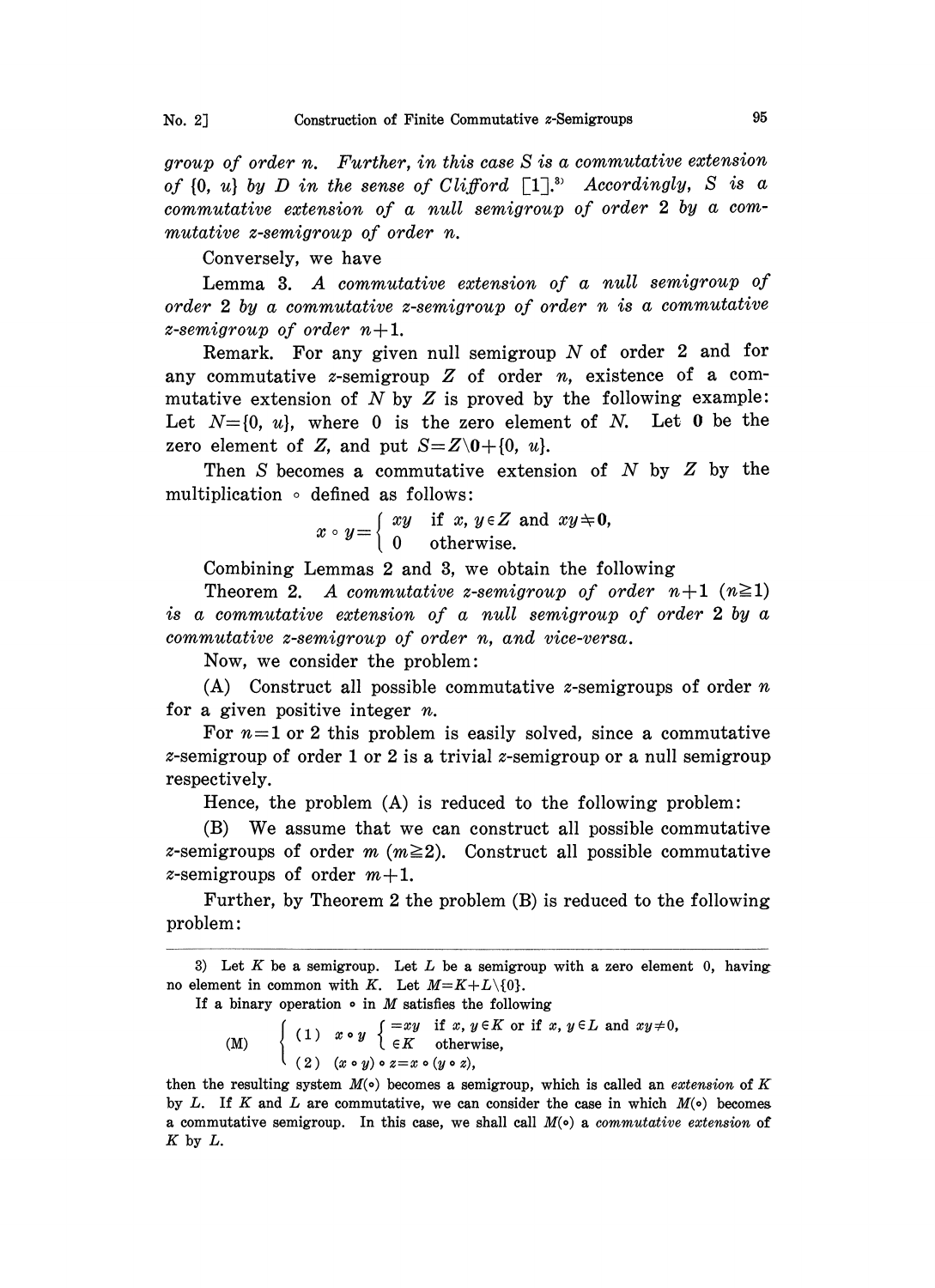(C) Construct all possible commutative extensions of a given null semigroup of order 2 by a given commutative z-semigroup of order *m* ( $m \geq 2$ ).

We shall deal with this problem (C) in the next paragraph.

Remark. The whole discussion and result of this paragraph still hold, even if we substitute the terms 'z-semigroup' and 'extension' for the terms 'commutative z-semigroup' and 'commutative extension' respectively. Accordingly, the problem of constructing all finite  $z$ -semigroups is reduced to the following problem:

(C\*) Construct all possible extensions of a given null semigroup of order 2 by a given z-semigroup of order  $m \ (m \geq 2)$ .

§ 3. C-factors of a finite commutative *z*-semigroup. Let N be a null semigroup of order 2, and put  $N=[0, z]$ , where 0 is the zero element of N. Let T be a finite commutative z-semigroup having  $0$ as its zero element. Let  $T^* = T \setminus \{0\}$ , and let  $S = N + T^*$ . Let  $\Omega$  ${=}\{(x, y): xy=0, x, y \in T\}.$ 

Then, any subset A of  $\Omega$  satisfying the following conditions (1)-(3) is an ideal of the direct product  $T \times T$ :

(1)  $(t, 0) \in A$  for any  $t \in T$ , (E)  $\{ (2) (tv, w) \in \Lambda \text{ implies } (t, vw) \in \Lambda, \}$ 

and (3)  $(v, w) \in \Lambda$  implies  $(w, v) \in \Lambda$ . Such a  $\Lambda$  is called a *commutative extension factor* (abbrev.,  $C$ -factor) of T. It is easy to see that  $\Omega$  itself is the greatest C-facter of T.

Under this definition, we have

Theorem 3. Let  $\Lambda$  be a C-factor of  $T$ , and define multiplication  $\circ$  in S by the following

(P) 
$$
x \circ y = \begin{cases} xy & \text{if } x, y \in T^*, xy \neq 0 \text{ or if } x, y \in N \\ 0 & \text{if } x \in N \text{ or } y \in N \\ 0 & \text{if } (x, y) \in \Lambda, x, y \in T^* \text{ and } xy = 0 \\ z & \text{if } (x, y) \notin \Lambda, x, y \in T^* \text{ and } xy = 0. \end{cases}
$$

Then,  $S(\circ)$  becomes a commutative extension of N by T. Further, every commutative extension of N by T is found in this fashion.

By Theorem 3, the problem of determining all commutative extensions of N by T is reduced to the problem of finding all  $C$ -factors of T. Next, we shall consider this problem.

Theorem 4. Let

 $\Gamma = \{(t_1t_2, t_2): t_1, t_2, t_3 \in T, t_1t_2t_3=0\} \cup \{(t_1, t_2t_3): t_1, t_2, t_3 \in T, t_1t_2t_3=0\}.$ Then,

 $(1)$  *Γ* is a *C*-factor of *T*,

(2)  $\Gamma = \Omega \setminus \{(x, y) : x, y \text{ are prime elements of } T\}$ 

and (3) if  $\Omega \supseteq A \supseteq \Gamma$  and if A satisfies the condition (3) of (C), then A is a C-factor of T.

If a sequence  $\mathfrak{S}=\{t, t_0, t_1, t_2, t_3,\cdots, t_r\}$  of elements of T, where r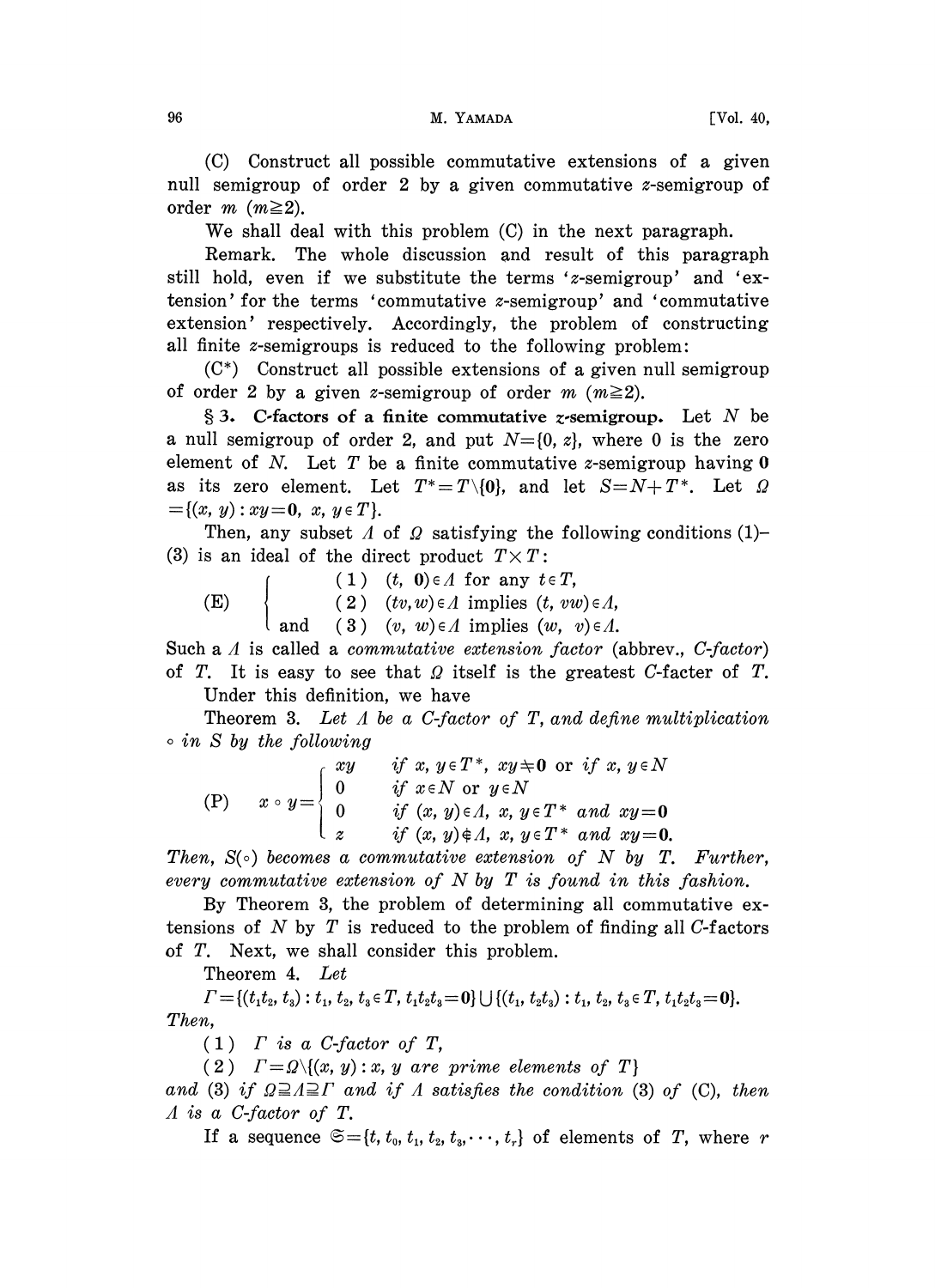is an even integer  $\geq 2$ , satisfies

 $(1)$   $(t, t_0) \in \Omega$ 

and (2)  $t=t_1t_2, t_0t_1=t_3t_4, t_2t_3=t_5t_6,\dots, t_{r-4}t_{r-3}=t_{r-1}t_r$  $(t=t_1t_2$  in the case of  $r=2$ ),

then  $\mathfrak{S}$  is called a  $(t, t_0)$ -chain (in T). Further, in this case the ordered set  $(t_{r-2}, t_{r-1}, t_r)$  is called the final part of  $\mathfrak{S}$ . It should be noted that for a given  $(t, t_0) \in \Omega$  such a  $(t, t_0)$ -chain is not necessarily unique even if it exists.

Lemma 4.

(1) If  $(t_0, t_1, t_2)$  is the final part of a  $(t, 0)$ -chain,  $\{t, t_0, t_1, t_2\}$ , then  $(t_0t_1, t_2)=(0, t_2)$  and  $(t_2, t_0t_1)=(t_2, 0).$ 

(2) If  $(t_{r-2}, t_{r-1}, t_r)$  is the final part of a  $(t, 0)$ -chain and if  $r \ge 4$ , then  $(t_{r-2}, t_{r-1}, t_r)$  is also the final part of some  $(0, t')$ -chain.

Using this lemma, we have

Theorem 5. The least C-factor  $A_0$  of T is as follows:

 $A_0 = \{(v, 0): v \in T\} \cup \{(0, w): w \in T\} \cup \{(t_{r-2}, t_{r-1}, t_r): (t_{r-2}, t_{r-1}, t_r)$  is the final part of a  $(0, t)$ - or  $(t, 0)$ -chain for some  $t \in T$ } $\bigcup \{(t_r, t_{r-2}, t_{r-1}) :$  $(t_{r-2}, t_{r-1}, t_r)$  is the final part of a  $(0, t)$ - or  $(t, 0)$ -chain for some  $t \in T$ }  $=\{(v, 0): v \in T\} \cup \{(0, w): w \in T\} \cup \{(t_{r-2}, t_{r-1}, t_r): (t_{r-2}, t_{r-1}, t_r)$  is the final part of a  $(0, t)$ -chain for some  $t \in T$ } $\bigcup \{(t_r, t_{r-2}, t_{r-1}): (t_{r-2}, t_{r-1}, t_r)$  is the final part of a  $(0, t)$ -chain for some  $t \in T$ .

Further, we have the following

Theorem 6. Let  $\Lambda_0$  be a C-factor of T and let  $(u, v)$  be an element of  $\Omega$ . Then, the C-factor  $\Delta$  of T generated by  $\{\Delta_0, (u, v)\}\$ , that is, the least C-factor containing  $\Delta_0$  and  $(u, v)$  is as follows:

 $\Delta = \Delta_0 \cup \{(u, v)\}\cup \{(v, u)\}\cup \{(t_{r-2}t_{r-1}, t_r) : (t_{r-2}, t_{r-1}, t_r)$  is the final part of a  $(u, v)$ - or  $(v, u)$ -chain} $\bigcup \{(t_r, t_{r-2}, t_{r-1}): (t_{r-2}, t_{r-1}, t_r)$  is the final part of a  $(u, v)$ - or  $(v, u)$ -chain.

For any C-factor  $\Lambda$  of  $T$  and for any subset  $\mathcal E$  of  $\Omega$ , let  $\Gamma(\Lambda, \mathcal E)$ be the least C-factor of T containing A and E. Put  $\{\alpha_1, \alpha_2, \alpha_3, \cdots, \alpha_r\}$  $E = E$ , where  $\alpha_i \in \Omega$ . Then, we can easily prove the following relation:  $\Gamma(\Gamma(\cdots\Gamma(\Gamma(\Gamma(A,\{\alpha_1\}),{\{\alpha_2\}}),{\{\alpha_3\}}),\cdots,{\{\alpha_{r-1}\}}), {\{\alpha_r\}})=\Gamma(A,\varXi).$ 

Now, by Theorems 5 and 6 we can obtain all C-factors of  $T$ . In fact:  $\{ \Gamma(A_0, \Sigma) : \Sigma \subset \Omega \backslash A_0 \}$  is the totality of all C-factors of T.

Remark. In the case in which  $T$  is not necessarily commutative, we can also introduce the concept of  $E$ -factors of  $T$  as follows: A subset  $\Pi$  of  $\Omega$  satisfying the condition

(1)  $(t, 0) \in \Pi$  and  $(0, t) \in \Pi$  for any  $t \in T$ 

(E\*)  $\left\{\right. \text{and} \quad (2) \quad (tv, w) \in \Pi \text{ implies } (t, vw) \in \Pi, \text{ and } (t, vw) \in \Pi \text{ implies}$  $(tv, w) \in \Pi$ 

is called an *extension factor* (abbrev.,  $E$ -factor) of  $T$ . It is clear that  $\Omega$  itself is the greatest E-factor of T. Let  $\Theta = \{(x, y) : x, y \in T\}.$ Define multiplication  $\circ$  ( $\circ$ ) in  $\Theta$  as follows: